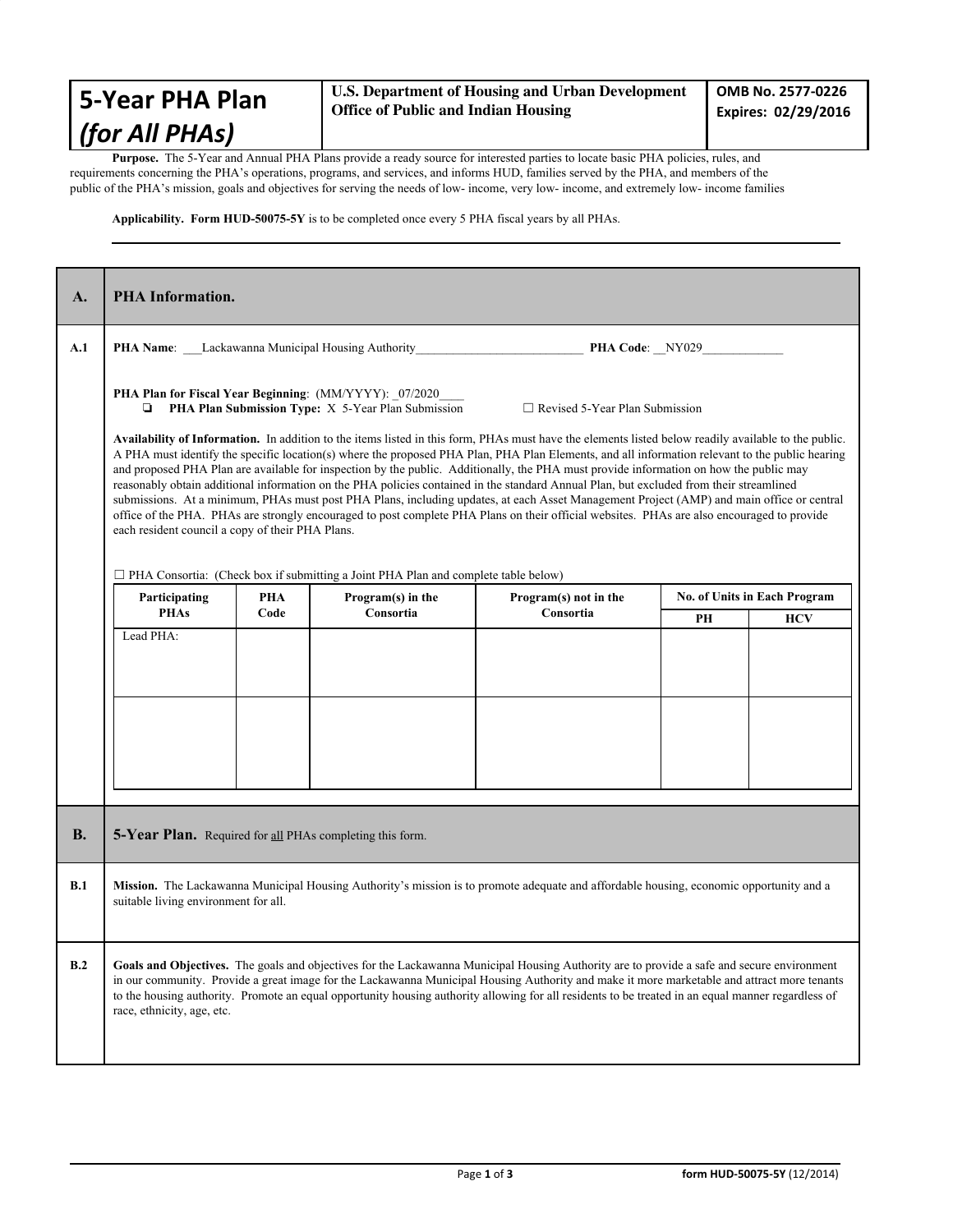| B.3 | <b>Progress Report.</b> The Lackawanna Municipal Housing Authority has improved the safety of the community by doing the following items:<br>installed LED lighting all around the properties to brighten all areas, installed numerous cameras around the property and worked with the local<br>police department to make sure vehicles are patrolling the community. In order to make the Lackawanna Municipal Housing Authority more<br>marketable we have developed a website so that people may find us online and fill out an application and see our properties. The Lackawanna<br>Municipal Housing Authority has worked with our tenant councils and have allowed them to use our buildings to bring in different organizations to<br>provide help to our tenants such as a local food delivery, health insurance information, a mamogram bus and a clothing drop off. |
|-----|---------------------------------------------------------------------------------------------------------------------------------------------------------------------------------------------------------------------------------------------------------------------------------------------------------------------------------------------------------------------------------------------------------------------------------------------------------------------------------------------------------------------------------------------------------------------------------------------------------------------------------------------------------------------------------------------------------------------------------------------------------------------------------------------------------------------------------------------------------------------------------|
| B.4 | Violence Against Women Act (VAWA) Goals. The Lackawanna Municipal Housing Authority has a VAWA document in the lease which every<br>tenant must sign and abide by the rules. We have moved residents who did not feel safe in their apartments and wanted a transfer and we have also<br>evicted people who did not abide by the VAWA statement.                                                                                                                                                                                                                                                                                                                                                                                                                                                                                                                                |
| B.5 | Significant Amendment or Modification. The Lackawanna Municipal Housing Authority defines a significant amendment or modification to it's<br>5 Year Plan as:<br>A change to the determination of rent, admission policy, or the organization of the waiting list that is not required by HUD.<br>$\bullet$<br>Changes to the Lackawanna Municipal Housing Authority's plans regarding the demolition or disposition of our units.<br>This definition includes any major changes or eliminations to the services or programs provided to the residents. This definition does<br>$\bullet$<br>not include budget revisions, changes resulting from HUD-imposed regulations or minor policy changes                                                                                                                                                                                |
| B.6 | <b>Resident Advisory Board (RAB) Comments.</b><br>(a) Did the RAB(s) provide comments to the 5-Year PHA Plan?<br>Y N<br>$\mathbf{X}$<br>(b) If yes, comments must be submitted by the PHA as an attachment to the 5-Year PHA Plan. PHAs must also include a narrative describing their<br>analysis of the RAB recommendations and the decisions made on these recommendations.                                                                                                                                                                                                                                                                                                                                                                                                                                                                                                  |
| B.7 | <b>Certification by State or Local Officials.</b><br>Form HUD 50077-SL, Certification by State or Local Officials of PHA Plans Consistency with the Consolidated Plan, must be submitted by the<br>PHA as an electronic attachment to the PHA Plan.                                                                                                                                                                                                                                                                                                                                                                                                                                                                                                                                                                                                                             |

# **Instructions for Preparation of Form HUD-50075-5Y**